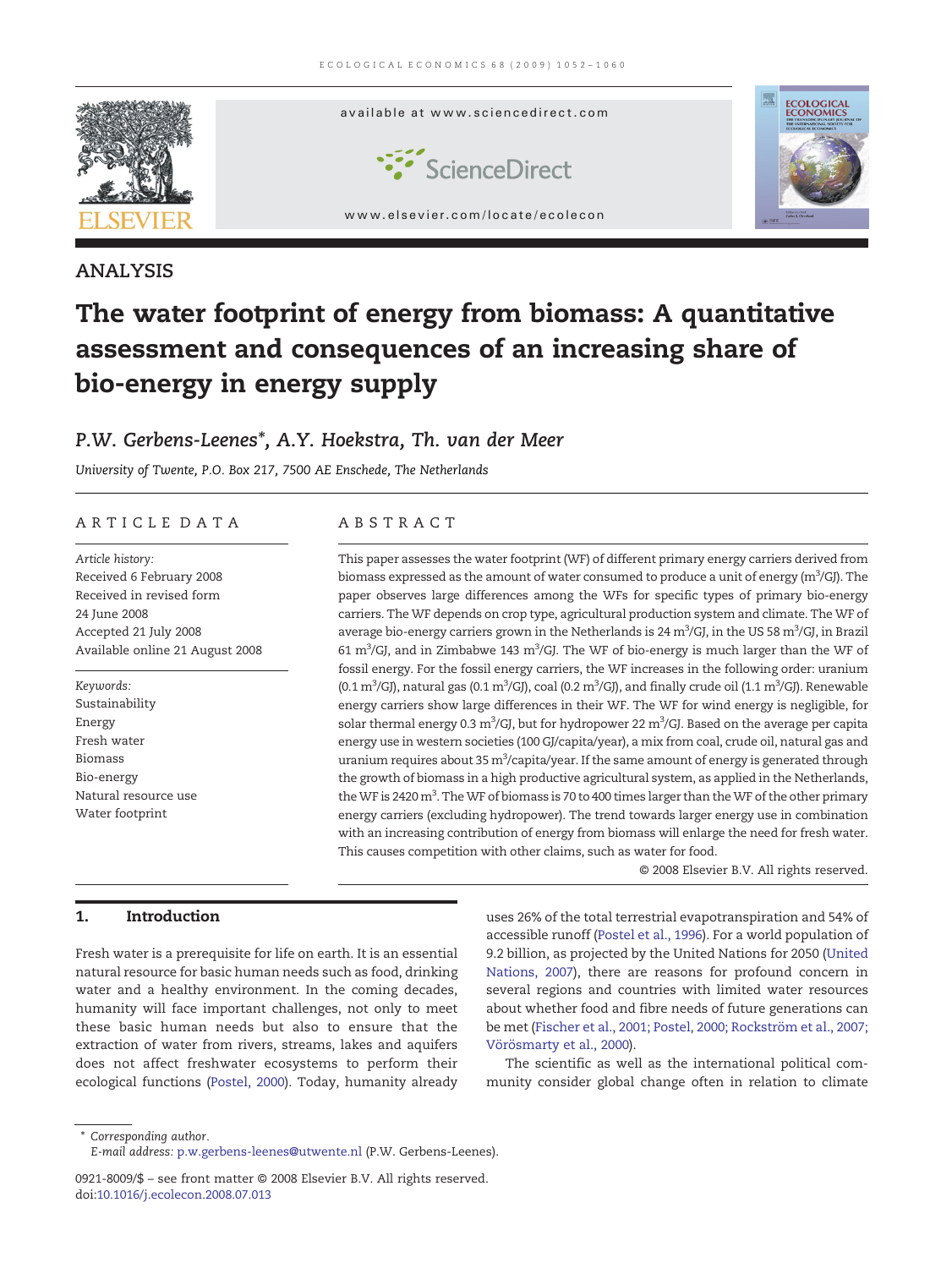change. It is generally accepted that emissions of greenhouse gasses, such as  $CO<sub>2</sub>$  from fossil energy carriers, are responsible for anthropogenic impacts on the climate system. A shift towards energy carriers that are supposedly CO<sub>2</sub>-neutral, such as biomass, is heavily promoted. Other advantages of these renewable energy sources are an increase in energy supply security, resource diversification, and the absence of depletion risks ([Vries et al., 2006](#page-8-0)). There are three categories of biomass for energy: (i) food crops, (ii) energy crops, and (iii) organic wastes ([Minnesma and Hisschemöller, 2003\)](#page-8-0). Food crops that are used for energy are, for example, sugar cane, providing ethanol, and rapeseed, providing biodiesel; typical energy crops are poplar and miscanthus, providing heat. The variety in organic wastes is enormous. Wastes are generated in agriculture (e.g. manure), industry or households.

Nowadays, the production of biomass for food and fibre in agriculture requires about 86% of the worldwide freshwater use ([Hoekstra and Chapagain, 2007](#page-7-0)). In many parts of the world, the use of water for agriculture competes with other uses such as urban supply and industrial activities ([Falken](#page-7-0)[mark, 1989\)](#page-7-0), while the aquatic environment shows signs of degradation and decline [\(Postel et al., 1996\)](#page-8-0). An increase of demand for food in combination with a shift from fossil energy towards energy from biomass puts additional pressure on freshwater resources. For the future, hardly any new land is available, so all production must come from the natural resource base currently available [\(FAO, 2003\)](#page-7-0), requiring a process of sustainable intensification by increasing the efficiency of the use of land and water ([Fresco, 2006\)](#page-7-0).

A tool that has been developed for the calculation of water needs for consumer products is the concept of the water footprint (WF). This tool has been introduced by [Hoekstra and](#page-7-0) [Hung \(2002\)](#page-7-0) and has been developed further by [Hoekstra and](#page-7-0) [Chapagain \(2007, 2008\).](#page-7-0) Those authors define the WF as the total annual volume of fresh water used to produce the goods and services related to consumption. So far, the tool has been used to assess the WF of food and cotton consumption. The objective of this study is to assess the water footprint per unit of energy from biomass (in  $m^3/GJ$ ) and to compare this with the WF of other primary energy carriers (oil, coal, gas, uranium, wind, solar energy and hydropower). In addition, the study aims to estimate how much additional fresh water is needed if a shift occurs towards energy from biomass and how this relates to the water needs for food and fibres.

### 2. Method

#### 2.1. Primary energy carriers

Energy exists in many forms, such as kinetic energy, chemical energy, electricity or heat. Among these various forms, conversions occur. Biological photosynthesis, for example, converts solar photonic energy into chemical energy forming biomass. Many substances such as food or plastics contain energy [\(Verkerk et al., 1986\)](#page-8-0). In energy analysis, however, a substance is considered an energy carrier if the substance is predominantly used as a source of energy [\(Blok, 2006](#page-7-0)). Before energy is available in an applicable form for human utiliza-

tion, for example, for warming a house, cooking or lighting, energy passes a number of stages in a supply chain [\(Blok,](#page-7-0) [2006](#page-7-0)). Energy carriers derive from energy sources, including both non-renewable and renewable sources. Primary energy carriers are defined as carriers directly derived from a natural source without any conversion process, while secondary energy carriers are the product of a conversion process [\(Blok, 2006](#page-7-0)).

Throughout history, humans have used renewable energy from biomass, for example wood for heating and cooking. The [FAO \(2006\)](#page-7-0) defines biomass as material of organic origin, in nonfossilized form, such as agricultural crops and forestry products, agricultural and forestry wastes and by-products, manure, microbial biomass, and industrial and household waste. Biomass is applied for food (e.g. wheat), materials (e.g. cotton), or for energy (e.g. poplar). At present, biomass is the most important renewable primary energy carrier ([Blok, 2006\)](#page-7-0). Biomass is often converted into biofuels, renewable secondary energy carriers in solid, liquid or gaseous form. Examples are charcoal, ethanol, biodiesel, and biogas [\(Minnesma and Hisschemöller, 2003; Blok,](#page-8-0) [2006](#page-8-0)). The energy derived from these fuels is termed bio-energy.

#### 2.2. Biomass

Biomass is an umbrella term for all the material flows that derive from the biosphere, such as food and feed crops, energy crops, and organic wastes, such as manure and crop residues. For the production of biomass, agriculture applies the natural land base, requiring the input of fresh water for crop growth. For the assessment of the water footprint of biomass, this study only took crops into account; wastes fell outside the scope of the study. In general, agriculture grows crops for their reproductive or storage organs that have an economic value when applied for food, feed or materials production. The harvested organs are termed crop yield, i.e. the harvested production per unit of harvested area for crop products ([FAO,](#page-7-0) [2007](#page-7-0)). The growth of these organs requires the preceding growth of complete plants with stems and foliage, however [\(Gerbens-Leenes and Nonhebel, 2004\)](#page-7-0). The ratio of the crop yield to the total biomass yield is termed the harvest index (HI) and shows large differences among crops ([Goudriaan et al.,](#page-7-0) [2001](#page-7-0)). For food or feed purposes, agriculture aims at the crop yield. For energy purposes, however, the total biomass yield can be applied rather than the crop yield. Therefore, this study considered the total biomass yield, which was calculated by dividing data on crop yields from the [FAO \(2007\)](#page-7-0) by the HI. [Table 1](#page-2-0) shows the data on HI that were derived from agricultural studies [\(Goudriaan et al., 2001; Akhtar, 2004](#page-7-0)).

Biomass for energy can be divided into three categories: (i) trees; (ii) bio-energy crops; and (iii) food crops that can be applied for either food or energy. The study considered these three categories of crops andmade assessments for fifteen plant species from the three categories mentioned above: poplar (tree), miscanthus (bio-energy crop), and for cassava, coconut, cotton, groundnuts, maize, palm oil, potato, wheat, rapeseed, sugar beet, sugar cane, sunflower, and soybean (food crops).

#### 2.3. Energy from biomass

The basis for energy from biomass is the universal photosynthesis process that stores solar energy in chemical bonds.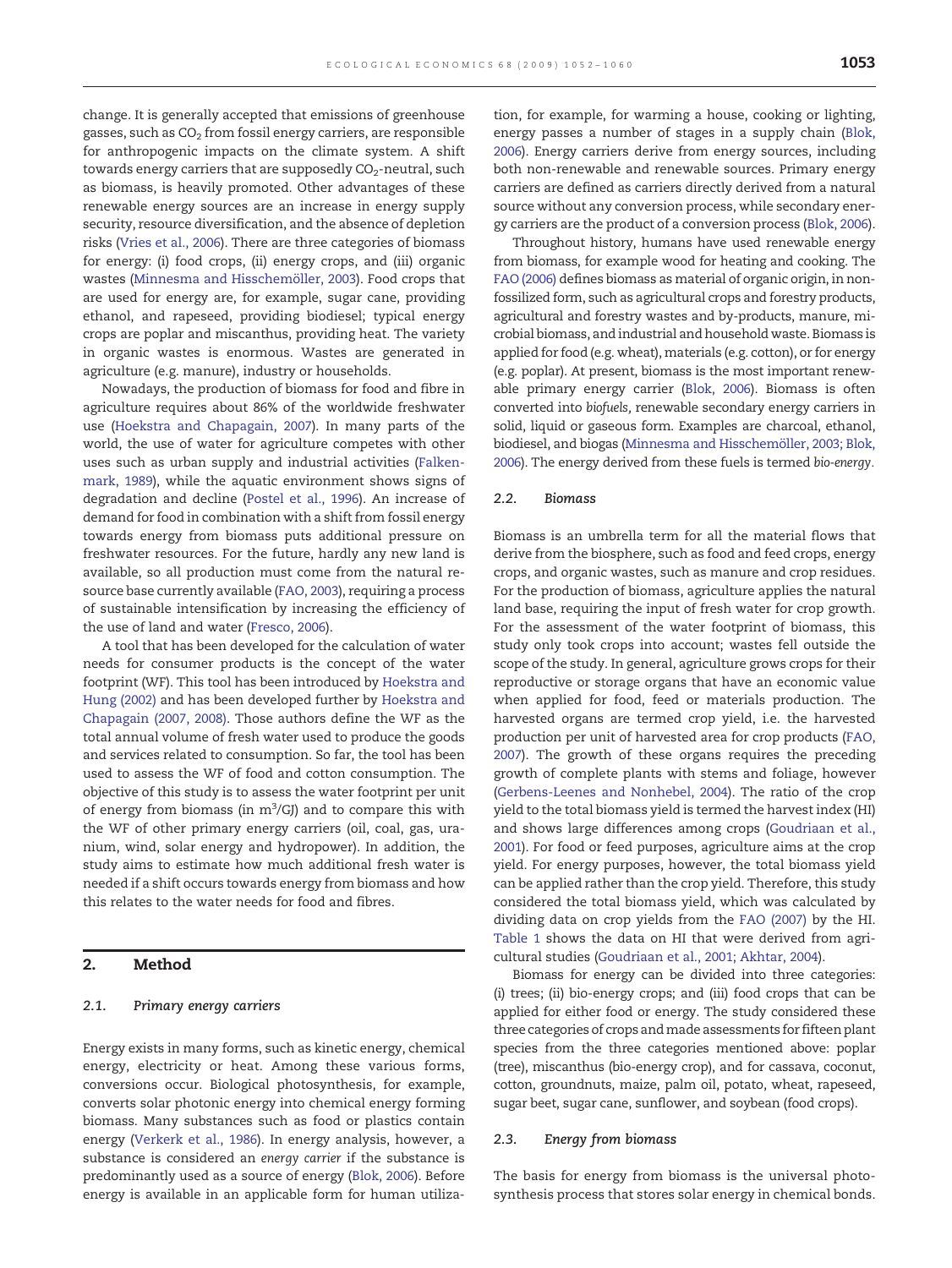<span id="page-2-0"></span>

| Table 1 - Main characteristics of fifteen hypothetical crops (H-crops)   |                                         |                          |                     |                      |                   |                   |                   |                     |                                                                                                                                                                                                                                 |                      |                                         |                                              |                                             |                                                                      |                   |
|--------------------------------------------------------------------------|-----------------------------------------|--------------------------|---------------------|----------------------|-------------------|-------------------|-------------------|---------------------|---------------------------------------------------------------------------------------------------------------------------------------------------------------------------------------------------------------------------------|----------------------|-----------------------------------------|----------------------------------------------|---------------------------------------------|----------------------------------------------------------------------|-------------------|
|                                                                          | $H -$                                   | $H -$<br>cassave coconut | $H -$<br>cotton     | $H -$<br>groundnut   | $H -$<br>maize    | $H -$             | $H -$             | $H -$               | $H -$<br>palm tree potato poplar miscanthus rapeseed soybean sugarcane sugar beet sunflower                                                                                                                                     | $H -$                | $H -$                                   | $H -$                                        | $H -$                                       | $H -$                                                                | $H -$<br>wheat    |
| Harvest Index (HI)<br>Economic yield                                     | 0.70 <sup>a</sup><br>Tuber <sup>b</sup> | 0.30 <sup>a</sup>        | 0.33 <sup>a</sup>   | 0.25 <sup>a</sup>    | 0.45 <sup>a</sup> | 1.00 <sup>a</sup> | 0.70 <sup>a</sup> | $0.71$ <sup>f</sup> | 1.00 <sup>e</sup><br>Coconut <sup>b</sup> Cottonboll <sup>b</sup> pod+seed <sup>b</sup> Whole tops <sup>b</sup> Inflor+seed <sup>b</sup> Tuber <sup>b</sup> Wood <sup>f</sup> Whole plant <sup>e</sup> Inflor+seed <sup>d</sup> | 0.32 <sup>a</sup>    | 0.40 <sup>a</sup><br>Beans <sup>a</sup> | 0.60 <sup>a</sup><br>Whole tops <sup>a</sup> | 0.66 <sup>a</sup><br>Sugarbeet <sup>a</sup> | 0.31 <sup>d</sup><br>Inflor+seed <sup>b</sup> Ear+grain <sup>b</sup> | 0.42 <sup>a</sup> |
| Dry mass <sup>b</sup><br>Composition dry mass ( $g/100 g$ ) <sup>c</sup> | 0.38                                    | 0.5                      | 0.85                | 0.95                 | 0.85              | 0.85              | 0.25              | 0.85                | 0.85                                                                                                                                                                                                                            | 0.74                 | 0.92                                    | 0.27                                         | 0.21                                        | 0.85                                                                 | 0.85              |
| Carbohydrates<br>Proteins                                                | 87<br>3                                 | $\overline{4}$<br>40     | 40<br>21            | 14<br>27             | 75<br>8           | 45<br>14          | 78<br>9           | 62<br>10            | 62<br>10                                                                                                                                                                                                                        | $\overline{7}$<br>22 | 29<br>37                                | 57                                           | 82<br>5                                     | 45<br>14                                                             | 76<br>12          |
| Fats                                                                     |                                         | 3                        | 23                  | 39                   | $\overline{4}$    | 22                | $\Omega$          | 2                   | 2                                                                                                                                                                                                                               | 42                   | 18                                      | $\overline{2}$                               | $\Omega$                                    | 22                                                                   |                   |
| Lignins<br>Organic acids                                                 | $\mathcal{R}$<br>$\mathcal{L}$          | 14<br>$\Omega$           | 8<br>$\overline{4}$ | 14<br>$\overline{3}$ | 11                | 13<br>3           | 3<br>5            | 20<br>2             | 20<br>2                                                                                                                                                                                                                         | $\overline{2}$       | 6<br>5                                  | 22<br>6                                      | 5<br>$\overline{4}$                         | 13<br>$\mathcal{R}$                                                  |                   |
| Minerals<br>(K, Ca, P, S)                                                | 3                                       | 39                       | $\overline{4}$      | 3                    |                   | 3                 | 5                 | $\overline{4}$      | $\overline{4}$                                                                                                                                                                                                                  | 26                   | 5                                       | 6                                            | $\overline{4}$                              | $\mathcal{R}$                                                        | $\overline{2}$    |
| Rest fraction                                                            | Leaves                                  | Shells                   | stems               | leaves               | stems             |                   | leaves            | Leaves              |                                                                                                                                                                                                                                 | leaves               | leaves                                  | stems                                        | leaves                                      | stems                                                                | <b>Stems</b>      |
| Dry mass <sup>b</sup>                                                    | 0.38                                    | 0.50                     | 0.85                | 0.15                 | 0.85              |                   | 0.13              | 0.85                |                                                                                                                                                                                                                                 | 0.13                 | 0.15                                    | 0.27                                         | 0.21                                        | 0.85                                                                 | 0.85              |
| Carbohydrates                                                            | 52                                      | 62                       | 62                  | 52                   | 62                |                   | 52                | 52                  |                                                                                                                                                                                                                                 | 52                   | 52                                      | 62                                           | 52                                          | 62                                                                   | 62                |
| Proteins                                                                 | 25                                      | 10                       | 10                  | 25                   | 10                |                   | 25                | 25                  |                                                                                                                                                                                                                                 | 25                   | 25                                      | 10                                           | 25                                          | 10                                                                   | 10                |
| Fats                                                                     | 5                                       | $\overline{2}$           | $\overline{2}$      | 5                    | $\overline{2}$    |                   | 5                 | 5                   |                                                                                                                                                                                                                                 |                      | 5                                       | $\overline{2}$                               | 5                                           | $\overline{2}$                                                       | $\overline{2}$    |
| Lignins                                                                  |                                         | 20                       | 20                  |                      | 20                |                   |                   |                     |                                                                                                                                                                                                                                 |                      | 5                                       | 20                                           | 5                                           | 20                                                                   | 20                |
| Organic acids                                                            |                                         | $\overline{2}$           | $\overline{2}$      |                      | $\overline{2}$    |                   |                   |                     |                                                                                                                                                                                                                                 |                      | 5                                       | $\overline{2}$                               | 5                                           | $\overline{2}$                                                       | $\overline{2}$    |
| Minerals<br>(K, Ca, P, S)                                                | 8                                       | $\overline{4}$           | $\overline{4}$      | 8                    | $\overline{4}$    |                   | 8                 | 8                   |                                                                                                                                                                                                                                 | 8                    | 8                                       | $\overline{4}$                               | 8                                           | $\overline{4}$                                                       | $\overline{4}$    |

Information on composition, harvest index and dry mass are averages of existing crops. Data were derived from agricultural studies.<br><sup>a</sup> Source: [Goudriaan](#page-7-0) et al., 2001.

<sup>b</sup> Source: [Penning](#page-8-0) de Vries et al., 1989.

<sup>c</sup> Source: [Habekotté,](#page-7-0) 1997.

<sup>d</sup> Source: [Aktar,](#page-7-0) 2004.

e Assumption.

f Source: [Nonhebel,](#page-8-0) 2002.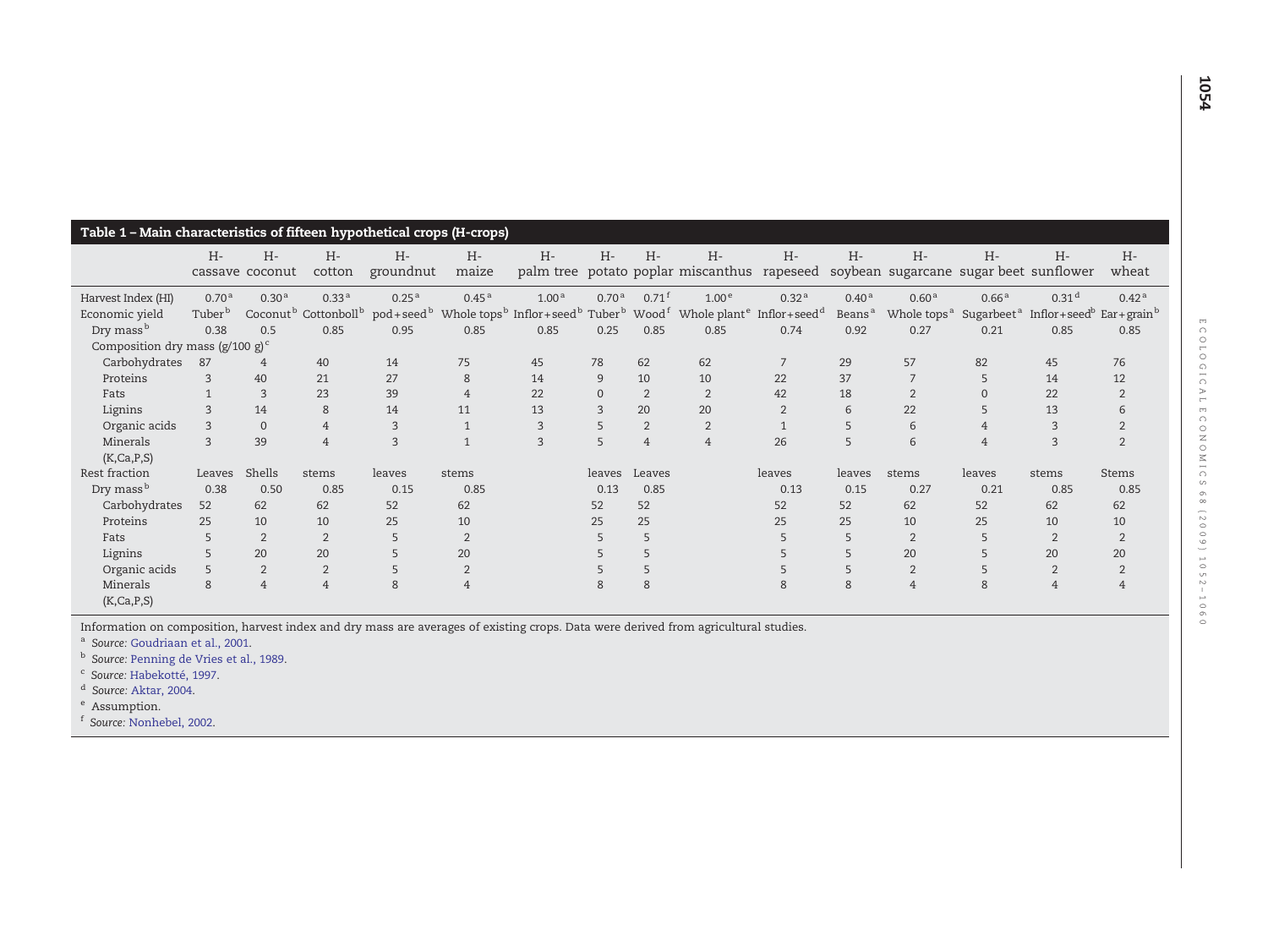<span id="page-3-0"></span>Although the efficiency of this process varies, it shows a linear relationship between intercepted global radiation and above ground plant biomass under conditions of sufficient water and nutrient supply ([Goudriaan et al., 2001; Monteith,](#page-7-0) [1977\)](#page-7-0). All plants use glucose as the molecule that stores energy from photosynthesis and as the basis for all other organic compounds that make up plant tissues [\(Penning de](#page-8-0) [Vries, 1983\)](#page-8-0). The five main categories of organic compounds are: carbohydrates, proteins, lipids, lignins and organic acids. The amount of glucose needed for a unit of organic compound differs, resulting in different energy values for the compounds. This means that the composition of the biomass determines the availability of energy from a specific biomass type, resulting in differences in combustion energy. Energy analysis defines the energy content of a fuel as the amount of heat that is produced during combustion at 25 °C at 1 bar. It distinguishes between the higher heating value (HHV) and the lower heating value (LHV) [\(Blok, 2006](#page-7-0)). For the HHV, energy analysis measures the heat content of water that is the product of the combustion process in the liquid form; in the case of LHV it measures the heat content in the gaseous form. Data on HHV and LHV become available from laboratory analyses and can be obtained from databases like the Phyllis database [\(ECN, 2007](#page-7-0)) or the database of the UT Wien [\(Reisinger et al., 1996\)](#page-8-0). In general, however, organic systems, such as agriculture producing crops, show natural variation of its output, resulting in differences in crop composition [\(Gerbens-Leenes, 2006](#page-7-0)). Even for crops of the same type, variation occurs resulting in differences in HHV and LHV [\(ECN, 2007; Reisinger et al., 1996](#page-7-0)). For the assessment of the WF of energy from biomass, this natural variation forms a complication. To avoid large variation of results, this study defined hypothetical crops, H-crops, with a standardized composition derived from existing crops. Data were obtained from agricultural studies. [Table 1](#page-2-0) shows the fifteen H-crops and their main characteristics that formed the basis for the calculations.

Table 2 shows the higher heating values (HHV) for the five major groups of plant components in kJ/gram from [Penning de](#page-8-0) [Vries et al. \(1989\).](#page-8-0) Based on the composition of the H-crop and the HHV of the crop component, the study calculated the HHV of the H-crops.

#### 2.4. The concept of the water footprint (WF)

Natural capital—air, land, habitats and water—is essential for the natural environment that performs functions essential for human existence and life on earth ([Costanza and Daly, 1992\)](#page-7-0)

| Table 2 - Heat of combustion for six major groups of plant<br>components $(kJ/g)$    |                                           |  |  |  |  |  |
|--------------------------------------------------------------------------------------|-------------------------------------------|--|--|--|--|--|
| Plant component                                                                      | Heat of combustion $(kJ/g)$               |  |  |  |  |  |
| Carbohydrates<br>Proteins<br>Fats<br>Lignins<br>Organic acids<br>Minerals (K,Ca,P,S) | 173<br>227<br>37.7<br>29.9<br>13.9<br>0.0 |  |  |  |  |  |
| Source: Penning de Vries et al., 1989.                                               |                                           |  |  |  |  |  |

such as the provision of biomass. The availability of fresh water is a prerequisite for biomass growth. Solar radiation is the principal driving force behind the evaporation of water. There are many equations available to estimate the evaporation of water, for example the Penman–Monteith equation that requires input of meteorological data ([Allen, 1998](#page-7-0)). The FAO has used this equation for the development of the computer program CROPWAT ([FAO, 2007](#page-7-0)), a useful tool for farmers for irrigation planning and management. Another tool that assesses water requirements for crops as well as international virtual-water flows related to the trade of crops and crop products is the concept of the water footprint (WF). This tool has been introduced by [Hoekstra and Hung \(2002\)](#page-7-0), who define the WF as the total volume of fresh water used to produce the goods and services related to a certain consumption pattern. The WF of a product (commodity, good or service) is defined as the volume of fresh water used for the production of that product at the place where it was actually produced [\(Hoekstra](#page-7-0) [and Chapagain, 2007\)](#page-7-0). Most of the water used is not contained in the product itself. In general, the actual water content of products is negligible compared to their WF. The WF is expressed in m<sup>3</sup>/kg of product, m<sup>3</sup>/capita/year, or in m<sup>3</sup>/year on a national level. The WF of a product is not restricted to the country in which it is consumed, because trade of waterintensive products implies trade in water in virtual form. The main virtual-water flows between nations are related to international trade in soybeans (11%), wheat (9%), coffee (7%), rice (6%) and cotton (4%) [\(Hoekstra and Chapagain, 2008](#page-7-0)).

Calculations of a WF are made by summing daily crop evapotranspiration (mm/day) over the growing period of a crop. The WF consists of three components: green, blue and gray virtual-water. The green virtual-water content of a product refers to the rainwater that evaporated during the production process, mainly during crop growth. The blue virtualwater content refers to surface and groundwater applied for irrigation that evaporated during crop growth. The gray virtual-water content of a product is the volume of water that becomes polluted during production. It is defined as the amount of water needed to dilute pollutants emitted to the natural water system during the production process to the extent that the quality of the ambient water remains beyond agreed water quality standards [\(Hoekstra and Chapagain,](#page-7-0) [2008](#page-7-0)). An important aim of this paper is to provide insight into the WF of primary energy carriers from biomass and compare this to the WF of other primary energy carriers. It therefore did not make a distinction between green, blue and gray water.

#### 2.5. Calculation of the WF of biomass

The WF of biomass differs from the WF of other energy carriers because biomass derives from plants that need water for growth. For the assessment of the WF, the study takes the complete growing season of the plant into account and accumulates data on daily crop evapotranspiration ( $ET_c$  in mm/day) over the growing period of the crop using the FAO program CROPWAT. Where [Hoekstra and Chapagain \(2007,](#page-7-0) [2008\)](#page-7-0) allocate total evaporation to the crop yield (kg/ha), this study allocated total evaporation to biomass yield, because crop yields refer to the crop component usable for food, feed or materials production, while it is total biomass yield that is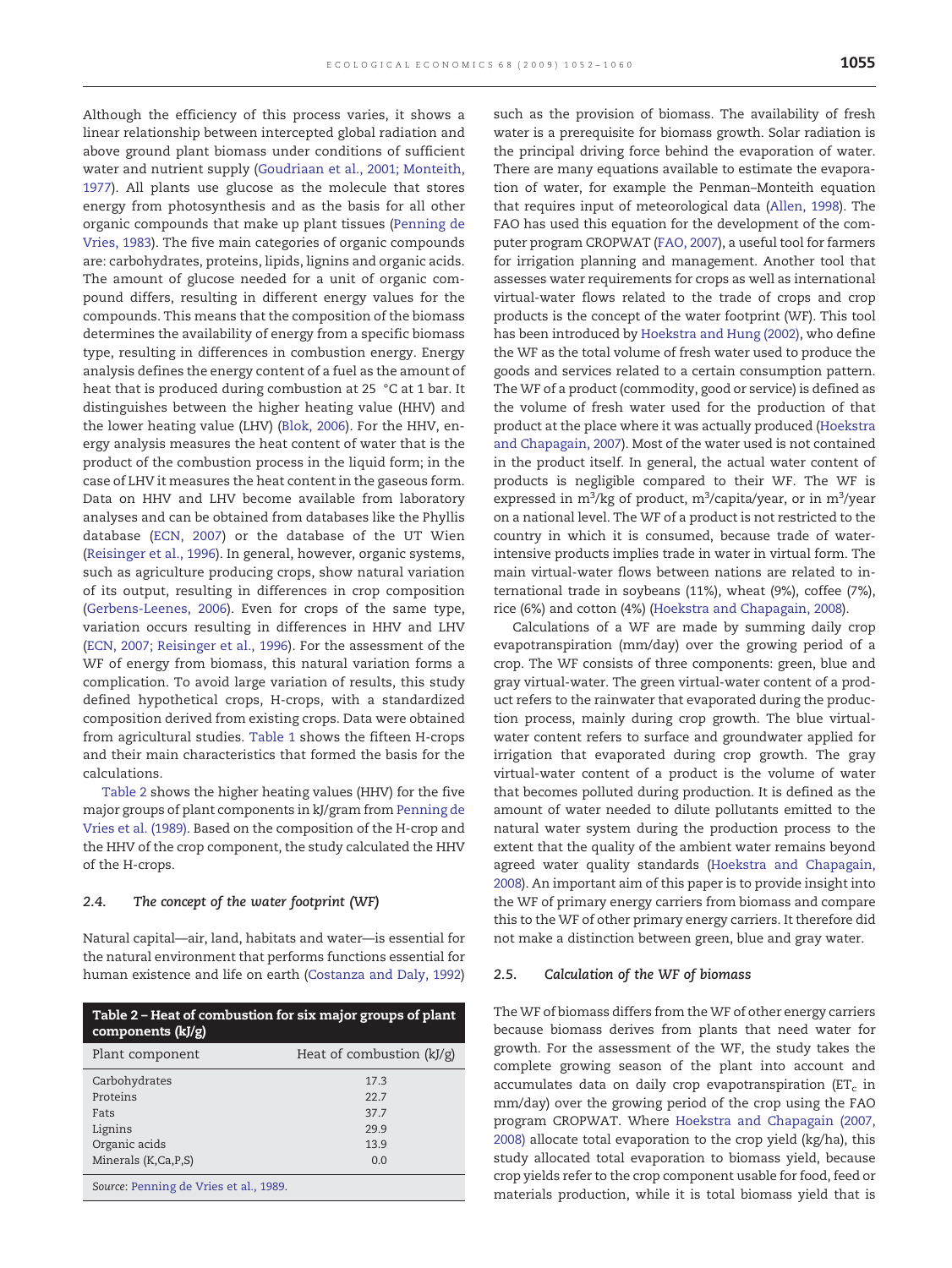relevant for energy production. The study calculated the WF of energy from biomass ( $m<sup>3</sup>/GJ$ ) in five steps.

Step 1 is the calculation of the water requirement of crop c,  $CWR(c)$  (m<sup>3</sup>/ha), in a specific area. This was done by applying the calculation model CROPWAT ([FAO, 2007](#page-7-0)) that is based on the FAO Penman–Monteith method (Allen, 1998) to estimate reference evapotranspiration:

$$
CWR(c) = 10^* \sum_{d=1}^{1p} K_c(c)^* ET_o
$$
 (1)

where the factor 10 is applied to convert mm into  $\mathrm{m}^3\mathrm{/ha}.$  The summation is done over the complete growing season of crop c, where lp is the length of the growing period in days.  $ET<sub>o</sub>$  is the reference crop evapotranspiration (mm/day) of a hypothetical surface covered with grass not short of water.  $K_c(c)$  is the crop coefficient that includes effects that distinguishes evapotranspiration of field crops from grass.

Calculations were done for the fifteen crops shown in [Table 1](#page-2-0) grown in four different countries: Brazil, the Netherlands, the United States and Zimbabwe. For these countries, the main agricultural areas where specific crops are grown were derived from the [USDA \(2007\).](#page-8-0) For these areas, climatic data that were used as input for the model CROPWAT were derived from the database of [Müller and Hennings \(2000\)](#page-8-0).

Step 2 consists of the calculation of the total biomass yield (BY) (tons/ha). The difference between total biomass yield and crop yield consists of a rest fraction that is not suitable for food, feed or materials production but can be used for energy production. The total biomass yield BY(c) has been calculated as follows:

$$
BY(c) = \frac{Y(c)}{HI(c)}\tag{2}
$$

where Y(c) is the crop yield (tons/ha) and HI(c) is the harvest index for crop c. Data on yields were derived from the [FAO \(2007\)](#page-7-0), data on HI were derived from ([Goudriaan et al., 2001; Akhtar,](#page-7-0) [2004](#page-7-0)). [Table 1](#page-2-0) shows an overview of HI(c).

Step 3 is the calculation of the water footprint of crop c per unit of mass,  $\text{WF}_{\text{M}}(\text{c})$  (m<sup>3</sup>/ton). This has been done by dividing the crop water requirement by the biomass yield:

$$
WF_M(c) = \frac{CWR(c)}{BY(c)}
$$
\n(3)

Step 4 is the calculation of the average energy content of a hypothetical crop c, E(c) (GJ/ton). This has been done by combining data on higher heating values of plant components (HHV in kJ/g=GJ/ton) (see [Table 2](#page-3-0)) with information on the composition of a H-crop (g/g) as shown in [Table 1:](#page-2-0)

$$
E(c) = HI(c)^* DM_Y(c)^* \sum_{i=1}^5 C_i^* A_{y,i} + (1 - HI(c)^* DM_r(c)^* \sum_{i=1}^5 C_i^* A_{r,i} \quad (4)
$$

HI(c) is the harvest index of crop c,  $DM_Y(c)$  is the fraction of dry mass in the crop yield, and  $DM<sub>r</sub>(c)$  is the fraction of dry mass in the rest fraction, C is the heat of combustion of component i (HHV in kJ/g), A is the amount of component i in the DM of the crop yield or rest fraction (g/g).

Finally, step 5 calculates the WF of energy from biomass  $WF_E(c)$  $(m<sup>3</sup>/GJ)$  by dividing results from step 3 by results from step 4:

$$
WF_E(c) = \frac{WF_M(c)}{E(c)}\tag{5}
$$

#### 3. Results

# 3.1. The WF of energy from biomass

Tables 3a–b show the results for the WF of energy from biomass expressed in cubic meters per unit of biomass (fresh weight) and in cubic meters of water per unit of energy for the fifteen crops grown in the four different countries.

Table 3a shows that differences among WFs of biomass are large, dependant on the type of biomass, the agricultural system applied and climatic conditions. For the types of biomass included in this study, the largest difference was found between sugar beets grown in the Netherlands and cotton grown in Zimbabwe; the WF of the cotton was 125 times the WF of Dutch sugar beets. Table 3a also shows that for the crops considered, large differences occur within countries. In the Netherlands, for example, sugar beets, potatoes and maize have small WFs, while oilseedrape and sunflower show relatively large WFs.

[Table 3b](#page-5-0) shows the results per unit of energy provided by the total biomass of the crop for the four countries considered. Because some crops have larger water contents than others, for example sugar beets and potatoes, the comparison of the WF of energy provides a better insight in differences among crops and countries than a comparison based on fresh weight. Still, differences among crops and countries are very large. The largest difference was found between maize grown in the Netherlands and cotton grown in Zimbabwe; the WF of the cotton was 40 times the WF of Dutch maize.

#### 3.2. The relative WF of energy from biomass

Results show that, in general, some crops have a lower WF per unit of energy than other crops. In order to compare the WF of crops in a specific country, [Fig. 1](#page-5-0) a–d shows the relative WF for the crops per country.

#### Table 3a – Water footprint of biomass for fifteen crops grown in the Netherlands, the United States, Brazil and Zimbabwe (m<sup>3</sup>/ton)

|              | $m^3$ /ton         |                         |               |          |  |
|--------------|--------------------|-------------------------|---------------|----------|--|
| Crop         | The<br>Netherlands | United<br><b>States</b> | <b>Brazil</b> | Zimbabwe |  |
| Cassava      |                    |                         | 156           | 1074     |  |
| Coconut      |                    |                         | 444           | 1843     |  |
| Cotton       |                    | 2414                    | 1710          | 6359     |  |
| Groundnuts   |                    | 477                     | 426           | 2100     |  |
| Maize        | 153                | 308                     | 664           | 3363     |  |
| Miscanthus   | 334                | 629                     | 828           | 1082     |  |
| Palm oil and |                    |                         | 1502          |          |  |
| kernels      |                    |                         |               |          |  |
| Poplar       | 369                | 696                     | 915           | 1198     |  |
| Potatoes     | 72                 | 111                     | 106           | 225      |  |
| Soybeans     |                    | 979                     | 602           | 1360     |  |
| Sugar beets  | 51                 | 88                      |               |          |  |
| Sugarcane    |                    | 153                     | 128           | 160      |  |
| Sunflower    | 481                | 1084                    | 972           | 2603     |  |
| Wheat        | 150                | 1388                    | 1360          | 1133     |  |
| Oilseedrape  | 459                | 773                     | 1460          |          |  |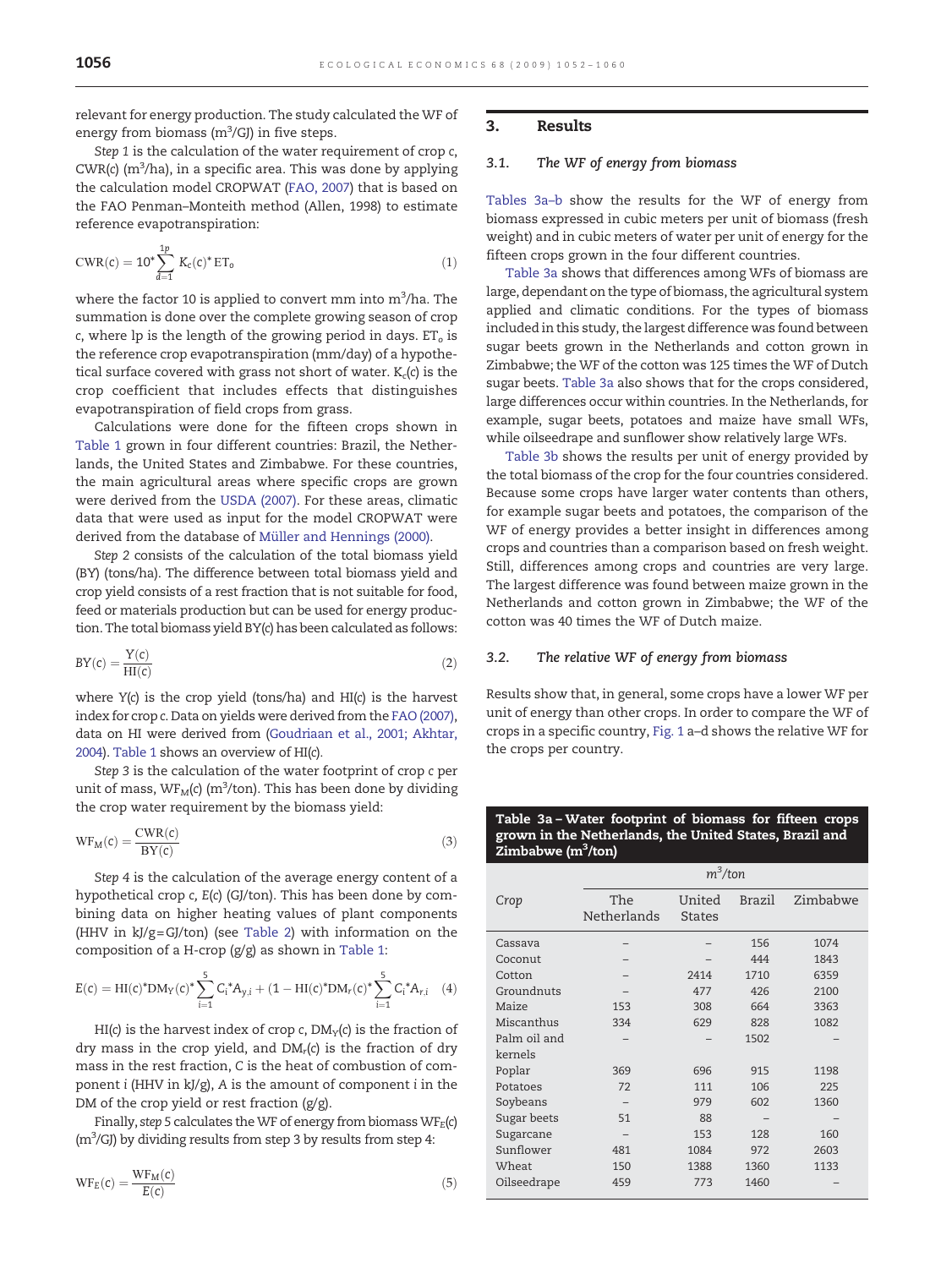<span id="page-5-0"></span>Table 3b – Water footprint of biomass for fifteen crops grown in the Netherlands, the United States, Brazil and Zimbabwe (m<sup>3</sup>/GJ)

|              | $m^3/GJ$    |               |                   |          |  |  |  |
|--------------|-------------|---------------|-------------------|----------|--|--|--|
| Crop         | The         | United        | Brazil            | Zimbabwe |  |  |  |
|              | Netherlands | <b>States</b> |                   |          |  |  |  |
| Cassava      |             |               | 30                | 205      |  |  |  |
| Coconut      |             |               | 49                | 203      |  |  |  |
| Cotton       |             | 135           | 96                | 356      |  |  |  |
| Groundnuts   |             | 58            | 51                | 254      |  |  |  |
| Maize        | 9           | 18            | 39                | 200      |  |  |  |
| Miscanthus   | 20          | 37            | 49                | 64       |  |  |  |
| Palm oil and |             |               | 75                |          |  |  |  |
| kernels      |             |               |                   |          |  |  |  |
| Poplar       | 22          | 42            | 55                | 72       |  |  |  |
| Potatoes     | 21          | 32            | 31                | 65       |  |  |  |
| Soybeans     |             | 99            | 61                | 138      |  |  |  |
| Sugar beets  | 13          | 23            | $\qquad \qquad -$ |          |  |  |  |
| Sugarcane    |             | 30            | 25                | 31       |  |  |  |
| Sunflower    | 27          | 61            | 54                | 146      |  |  |  |
| Wheat        | 9           | 84            | 83                | 69       |  |  |  |
| Oilseedrape  | 67          | 113           | 214               |          |  |  |  |
| Average      | 24          | 57            | 62                | 142      |  |  |  |

Fig. 1a shows that in the Netherlands, maize has the smallest WF. The WF of sugar beet is 50% larger, whereas the WF of miscanthus is twice the WF of maize, the WF of poplar and potato 2.5 times, the WF of sunflower 3 times and the WF of oilseedrape 7.5 times. Fig. 1b shows that in the US, maize also has the smallest WF. The WFs of sugar beet and sugar cane are about 50% larger, poplar and potato 2.5 times larger, groundnut and sunflower 3 times, and oilseedrape and cotton 6 and 7.5 times larger respectively. Fig. 1c shows that in Brazil, sugar cane has a bit more then half the WF of maize; cotton and oilseedrape have 2.5 and 5 times the WF of maize. Fig. 1d shows that in Zimbabwe, only cotton has a WF that is substantially larger than the WF of maize, twice the value of maize. All other crops have WFs in the same order of magnitude or smaller. In general, the WF of maize is favourable, the WF of oilseedrape and cotton unfavourable. Fig. 1 shows that some crops that are specifically grown for energy, i.e. miscanthus, poplar and oilseedrape have a relatively large WF compared to a food crop such as maize. An exception is poplar grown in Zimbabwe. For this crop the study applied average yield data taken from production systems that probably overestimated yields in that country, so that it underestimated the WF of poplar. From a water perspective, crops specifically grown for energy do not have a more favourable WF than crops grown for food.

It is stressed that for the assessment of the WF, the study only took the energy content of biomass into account. The energy input for the agricultural system, for example for fertilizers and pesticides, fell outside the study. For high-input



Fig. 1 – a–d WF for fifteen crops grown in four countries. Fig. 1a shows the WF of eight crops grown in the Netherlands; fig. 1b shows the WF of twelve crops grown in the United States; fig. 1c shows the WF of fourteen crops grown in Brazil and fig. 1d shows the WF of twelve crops grown in Zimbabwe.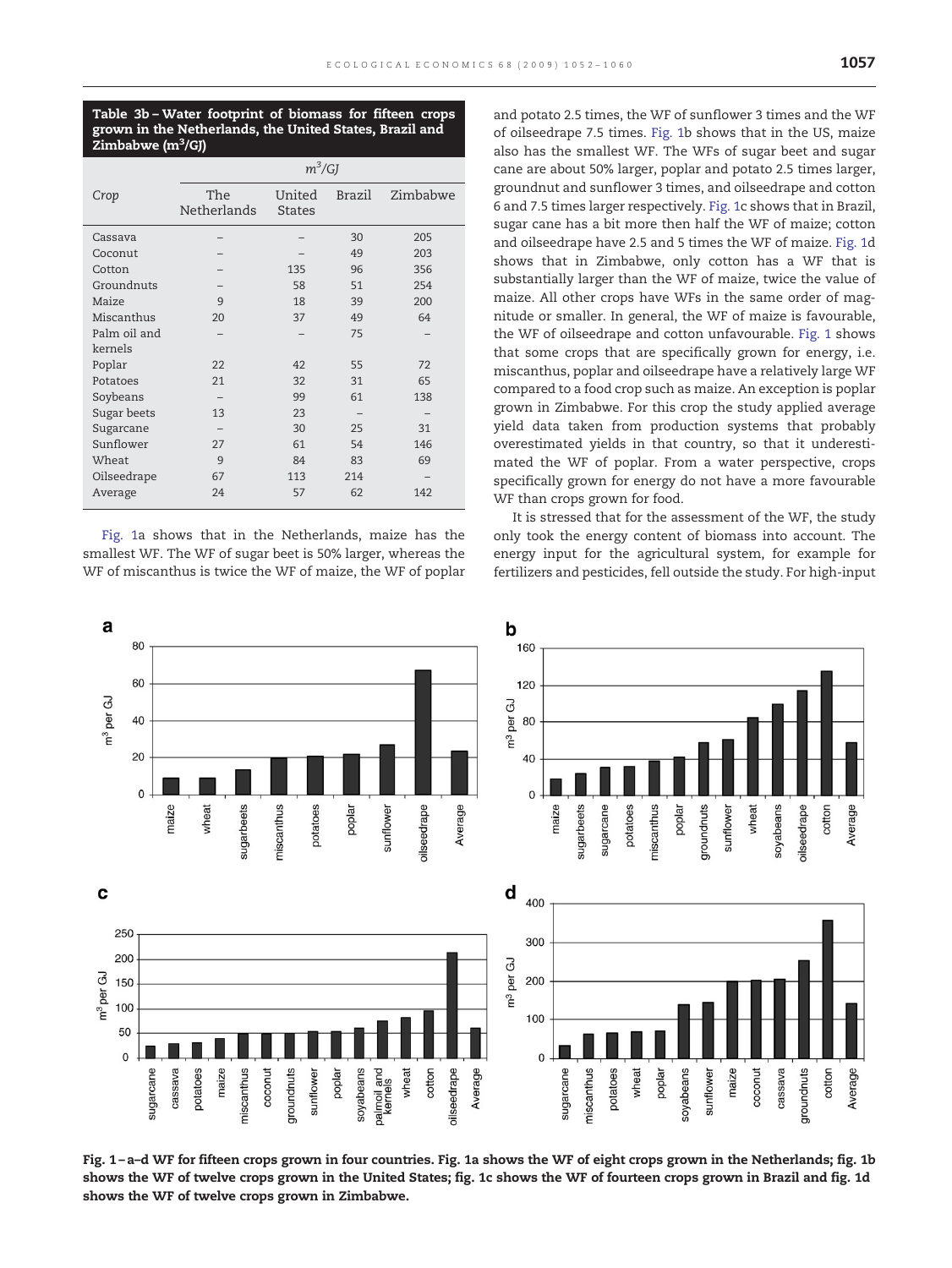agricultural systems, the energy input is substantial ([Pimentel](#page-8-0) [and Patzek, 2005](#page-8-0)) so that net energy yields are smaller than calculated in this study. This means that this study probably underestimated the WF of biomass from agricultural systems with relatively large energy inputs.

# 4. Discussion

# 4.1. The WF of other primary energy carriers compared to the WF of biomass

At present, the most important primary energy carriers that derive from sources in the first stage of the energy supply chain include crude oil, coal, natural gas, uranium, electricity from hydropower, solar energy and wind [\(Blok, 2006\)](#page-7-0). Processes that make these primary energy carriers available, almost always require water in varying amounts. [Gleick \(1994\)](#page-7-0) has made estimates for the WF of crude oil, coal, natural gas, uranium, solar energy and wind. Large differences among the WF of operations occur, resulting in large differences among average, total WFs of these energy carriers. The WF of underground uranium mining, for example, is negligible, whereas the WF of the deep mining of coal is 0.012  $\mathrm{m}^3\mathrm{/GJ},$ the WF of onshore oil extraction and production 0.006  $\mathrm{m}^3/\mathrm{GJ}$ , and the WF of surface mining of coal 0.004  $\text{m}^3/\text{GJ}$ . Also, the generation of hydropower requires fresh water. A rough estimate was made by dividing global evaporation from artificial surface water reservoirs [\(Shiklomanov, 2000](#page-8-0)) by the global hydroelectric generation [\(Gleick, 1993\)](#page-7-0) for the year 1990. Table 4 shows the WF of coal, uranium, crude oil, natural gas and hydropower, as well as the averages for energy from biomass for the four countries included in this study.

The WF increases in the following order: electricity from wind energy (0.0 m<sup>3</sup>/GJ), uranium (0.1 m<sup>3</sup>/GJ), natural gas

| Table 4 – Water footprint of primary energy carriers (m <sup>3</sup> /GJ) |                                       |
|---------------------------------------------------------------------------|---------------------------------------|
|                                                                           | Average water<br>footprint $(m^3/GJ)$ |
| Primary energy carriers (excluding biomass and hydropower)                |                                       |
| Wind energy <sup>a</sup>                                                  | 0.0                                   |
| Nuclear energy <sup>a</sup>                                               | 0.1                                   |
| Natural gas <sup>a</sup>                                                  | 0.1                                   |
| Coal <sup>a</sup>                                                         | 0.2                                   |
| Solar thermal energy <sup>a</sup>                                         | 0.3                                   |
| Crude oil <sup>a</sup>                                                    | 1.1                                   |
| Primary energy carriers: hydropower and biomass                           |                                       |
| Hydropower <sup>b</sup>                                                   | 22                                    |
| Biomass the Netherlands (average)                                         | 24                                    |
| Biomass US (average)                                                      | 58                                    |
| Biomass Brazil(average)                                                   | 61                                    |
| Biomass Zimbabwe (average)                                                | 143                                   |
| Biomass (average the Netherlands, US, Brazil,<br>Zimbabwe)                | 72                                    |

Averages for fossil energy carriers, electricity from active solar space heat, and electricity from wind energy derive from [Gleick \(1994\).](#page-7-0) Averages for biomass and hydropower derive from this study.

Source: [Gleick \(1994\).](#page-7-0)

b Source: calculated based on [Gleick \(1993\)](#page-7-0) and [Shiklomanov \(2000\).](#page-8-0)

(0.1  $\rm m^3/G$ J), coal (0.2  $\rm m^3/G$ J), electricity from solar active space heat (0.3  $\mathrm{m}^3$ /GJ), crude oil (1.1  $\mathrm{m}^3$ /GJ) and finally hydropower (22  $\mathrm{m}^3$ /GJ). In the category of primary non-renewable energy carriers, the WF of crude oil is ten times the WF of uranium.

As mentioned before, the WF includes three types of water: green, blue and gray water. The first two refer to water use (the evaporative part), the latter to water pollution. Gray water is defined as the amount of water needed to dilute pollutants emitted to the natural water system during the production process to the extent that the quality of the ambient water remains beyond agreed water quality standards. To make energy carriers available, it is possible that water becomes polluted. For example, underground coal mining sometimes leads to contamination of water ([Gleick, 1994](#page-7-0)). This study took pollution, and thus gray water into account to a limited extent only by assuming that the return flows (water volumes that do not evaporate but return to ground water and surface water systems) are polluted. In reality, one cubic meter of return flow generally pollutes much more water than one cubic meter. In this way, the study probably underestimated the WF of some energy carriers that show large water pollution.

#### 4.2. A shift towards energy from biomass or hydropower

At present, average direct and indirect energy use in western societies is about 100 GJ per capita per year ([Kramer et al., 1994;](#page-8-0) [Vringer and Blok, 1995; Noorman and Schoot Uiterkamp, 1998;](#page-8-0) [Moll et al., 2005\)](#page-8-0). This energy is generated with a mix of primary energy carriers, mainly non-renewables (coal, oil, natural gas and uranium) and some renewable energy from hydropower [\(Blok, 2006; BP, 2007\)](#page-7-0). Table 4 shows that the WF of biomass and hydropower is much larger than the WF of the other primary energy carriers. Based on the average per capita energy use in western societies, a mix from coal, crude oil, natural gas and uranium requires about 35 m<sup>3</sup> per capita per year. If the same amount of energy is generated through the growth of biomass in a high productive agricultural system, as applied in the Netherlands, the WF of 100 GJ is 2420  $m^3$ . In the United States, where yields are lower than in the Netherlands, the WF is 5820  $m<sup>3</sup>$  per capita per year, in Brazil 6120 and in Zimbabwe even  $14260 \text{ m}^3$  per capita per year. This means that the WF of biomass and hydropower is 70 to 400 times larger than the WF of the other primary energy carriers. This water requirement competes with the water needs for food and materials. The WF of the Netherlands for food, beverages (coffee and tea) and cotton is 1200  $m<sup>3</sup>$  per capita per year, the WF of the United States is 2500  $m^3$  and the WF of Brazil is 1400  $\mathrm{m}^3$  per capita per year [\(Hoekstra and Chapagain, 2008\)](#page-7-0). For the Netherlands and the United States, a complete shift from fossil energy to energy from biomass would triple the annual per capita WF. For Brazil, the WF would become even five times larger. Moreover, food consumption patterns are changing ([Gerbens-Leenes and Nonhebel, 2002](#page-7-0)): globally, a transition is taking place towards more affluent consumption. Especially the consumption of meat, dairy and beverages increases. This will not only require more land, but also more fresh water. Estimates for 2015 show that total water needs for food will double, causing further degradation of ecosystems ([Rockström et al., 2007](#page-8-0)). Strategies towards substantial use of biomass or hydropower for energy purposes should take the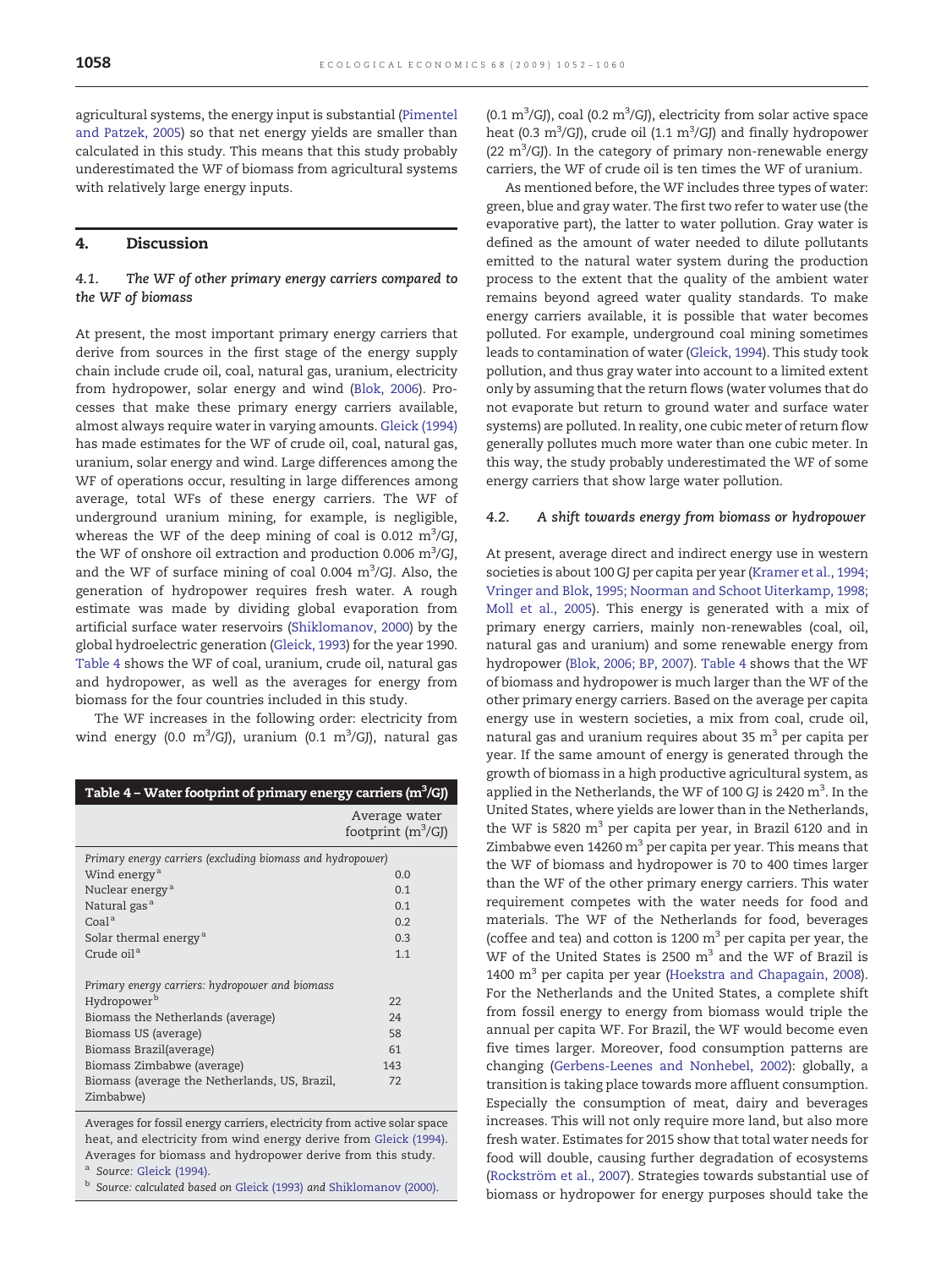<span id="page-7-0"></span>large WFs of these energy sources into account, as well as the competition between water for bio-energy and water for food.

The current and future economic development, for example in China and India, not only causes an increasing need for energy, but also for more affluent foods and thus for natural resources, such as fresh water (Gerbens-Leenes, 2006). The global resources are inadequate to meet, let alone sustain the current western life style for each individual. Insights obtained in this study can contribute to a better understanding of the environment–consumption relationship.

#### 4.3. Uncertainties

It is stressed that the data presented in this study are based on rough estimates of freshwater requirements in crop production. The data show the direction of changes and give an indication of their magnitudes. For the assessment of the WF of energy from biomass, the study integrated information from several sources, each of which adds a degree of uncertainty. For example, the calculations using the model CROPWAT required input of meteorological data that are averages over several years rather than specific annual data. The data presented do thus not reflect annual variations. Moreover, the study included only four countries; results for other countries may be different. Also, the study derived rather old data on water requirements for the other primary energy carriers from literature. Since 1994, efficiency in water use for mining may have increased. The factors mentioned above imply that numbers presented here are indicative. However, the differences in WF's are so large that the conclusions can be supported. In this way, the study provides new insights into the relationship between the energy and the water system.

# 5. Conclusions

This article has clarified the freshwater implications of a largescale introduction of biomass for energy purposes. It has shown the relationship between fresh water and energy, especially between fresh water and bio-energy. The results show large differences between the average WF of nonrenewable primary energy carriers on the one hand and the average WF of energy from biomass on the other. But also within the two categories large differences occur. The WF of non-renewable primary energy carriers increases in the following order: uranium, natural gas, coal and finally crude oil, which shows a WF of ten times the WF of uranium. Within the category of biomass for energy purposes, differences are even larger. These differences are caused by differences in crop characteristics, agricultural production conditions, and climatic circumstances. For example, the WF per unit of energy of cotton grown in Zimbabwe is forty times the WF of maize grown in the Netherlands. Biomass specifically grown for energy purposes, such as poplar, miscanthus or oilseedrape, do not show more favourable WF's than food crops, such as, maize.

The study shows that the WF of energy from biomass is 70 to 400 times larger than the WF of a mix of energy from nonrenewable sources. The current and future economic develop-

ment causes a continued need for natural resources, such as fresh water. A shift towards biomass energy, as promoted to decrease the impact of fossil energy on the climate system, will bring with it a need for substantially more water, which will raise a conflict between 'water for food' and 'water for energy'.

#### REFERENCES

- Akhtar, N., 2004 Agro-physiological response of spring sown sunflower (Helianthus Annuus L.) to various management practices. PhD thesis, Faisalabad, Pakistan: University of Agriculture.
- Allen, J.A., 1998. Virtual water: A strategic resource, global solutions to regional conflicts. Groundwater 36 (4), 545–546.
- Blok, K., 2006. Introduction to Energy Analysis. Techne Press, Amsterdam, the Netherlands.
- BP, 2007. Statistical review ofWorld Energy 2007. [http://www.bp.com.](http://www.bp.com)
- Costanza, R., Daly, H.E., 1992. Natural capital and sustainable development. Conservation Biology 6, 37–46.
- ECN, 2007. Phyllis, the composition of biomass and waste. Energie Centrum Nederland. [http://www.ecn.nl/phyllis/.](http://www.ecn.nl/phyllis/)
- Falkenmark, M., 1989. Comparative hydrology—a new concept In: Falkenmark, M., Chapman, T. (Eds.), Comparative Hydrology. An Ecological Approach to Land and Water Resources. Unesco, Paris, France, pp. 10–42.
- Fischer, G., Shah, M., Velthuizen van, H., Nachtergaele, F.O., 2001. Global agro-ecological assessment for agriculture in the 21st century. Report International Institute for Applied Systems Analysis (IIASA). Laxenburg, Austria: IIASA.
- FAO, 2003. In: Bruinsma, J. (Ed.), World Agriculture Towards 2015/ 2030. An FAO Perspective. Earthscan Publications Ltd, London.
- FAO, 2006. Introducing the International Bio-energy Platform. FAO, Rome, Italy.
- FAO, 2007. [http://www.fao.org.](http://www.fao.org)
- Fresco, L.O., 2006. Biomass for food or fuel: Is there a dilemma? The Duisenberg Lecture Singapore September 17, 2006.
- Gerbens-Leenes, P.W., 2006 Natural resource use for food. Land, water and energy in production and consumption systems. Thesis University of Groningen. Groningen, the Netherlands.
- Gerbens-Leenes, P.W., Nonhebel, S., 2002. Consumption patterns and their effects on land required for food. Ecological Economics 42, 185–199.
- Gerbens-Leenes, P.W., Nonhebel, S., 2004. Critical water requirements for food, methodology and policy consequences for food security. Food Policy 29, 547–564.
- Gleick, P.H., 1993. Water and energy. Water in Crisis. A Guide to the World's Freshwater Resources. Oxford University Press, New York, Oxford, pp. 67–79.
- Gleick, 1994. Water and energy. Annual Review of Energy and the Environment 19, 267–299.
- Goudriaan, J., Groot, J.J.R., Uithol, P.W.J., 2001. Productivity of agro-ecosystems. Terrestrial Global Productivity. Academic Press, pp. 301–304.
- Habekotté, B., 1997. Identification of strong and weak yield determining components of winter oilseed rape compared with winter wheat. European Journal of Agronomy 7, 315–321.
- Hoekstra, A.Y., Hung, P.Q., 2002. Virtual water trade: a quantification of virtual water flows between nations in relation to international crop trade. Value of Water Research Report Series, No. 11, UNESCO-IHE, Delft, the Netherlands. [www.waterfootprint.org.](mailto:p.w.gerbens-leenes@utwente.nl)
- Hoekstra, A.Y., Chapagain, A.K., 2007. Water footprints of nations: water use by people as a function of their consumption pattern. Water Resources Management 21, 35–48.
- Hoekstra, A.Y., Chapagain, A.K., 2008. Globalization of Water. Sharing the Planet's Freshwater Resources. Blackwell Publishing, Oxford, UK.